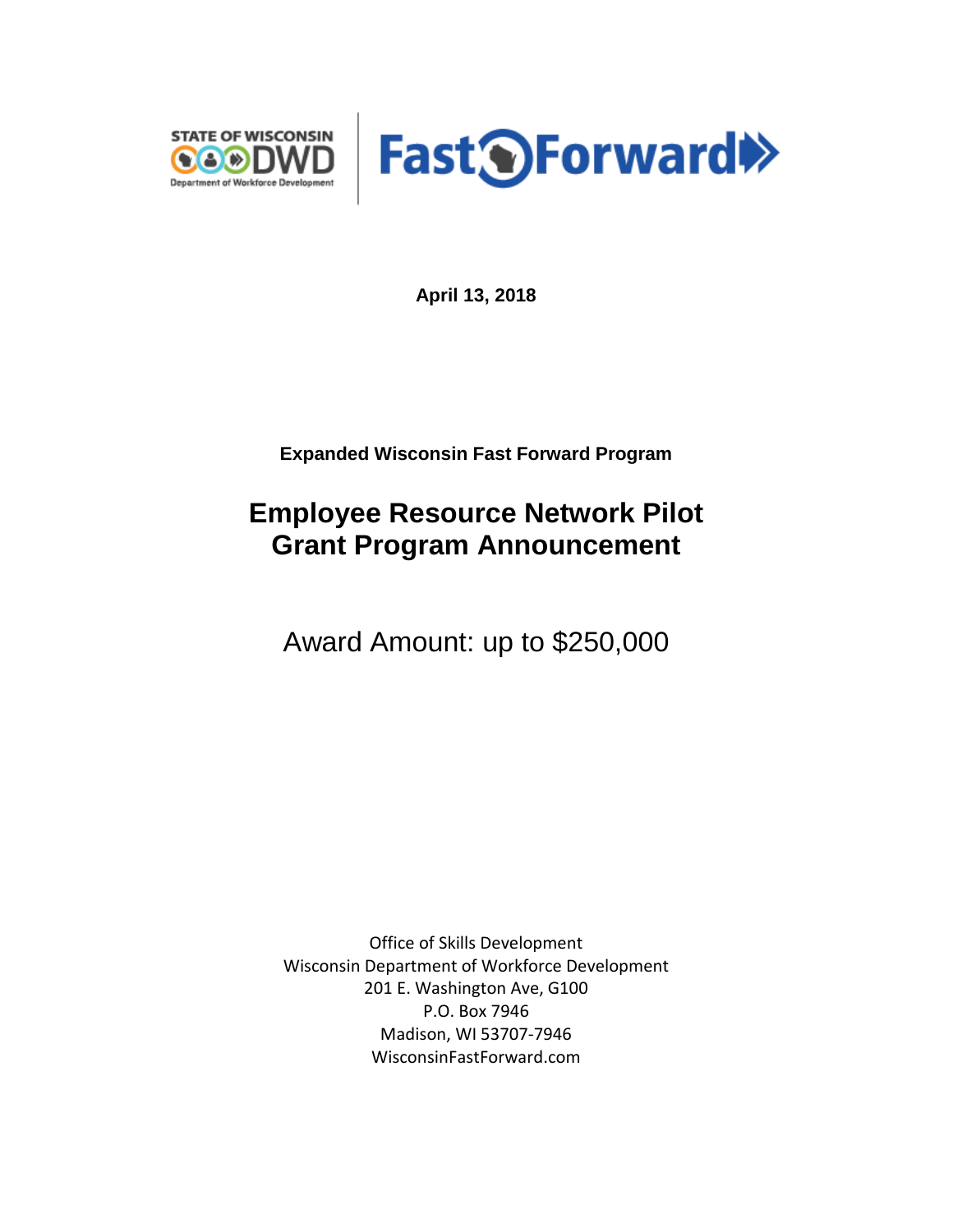| Grant Program Announcements: | Rita Atkinson, Director, 608-266-2721 |
|------------------------------|---------------------------------------|
|                              | Rita.atkinson@dwd.wisconsin.gov       |

**Grant Administration:** Andy Heidt, 608-266-0174 [Andrew.heidt@dwd.wisconsin.gov](mailto:Andrew.heidt@dwd.wisconsin.gov)

> Tracy La Haise, 608-267-7889 [Tracy.LaHaise@dwd.wisconsin.gov](mailto:Tracy.LaHaise@dwd.wisconsin.gov)

Maria Maize, 608-266-5453 [Maria.maize@dwd.wisconsin.gov](mailto:Maria.maize@dwd.wisconsin.gov)

Andrew Wusler, 608-266-0689 [Andrew.wusler@dwd.wisconsin.gov](mailto:Andrew.wusler@dwd.wisconsin.gov)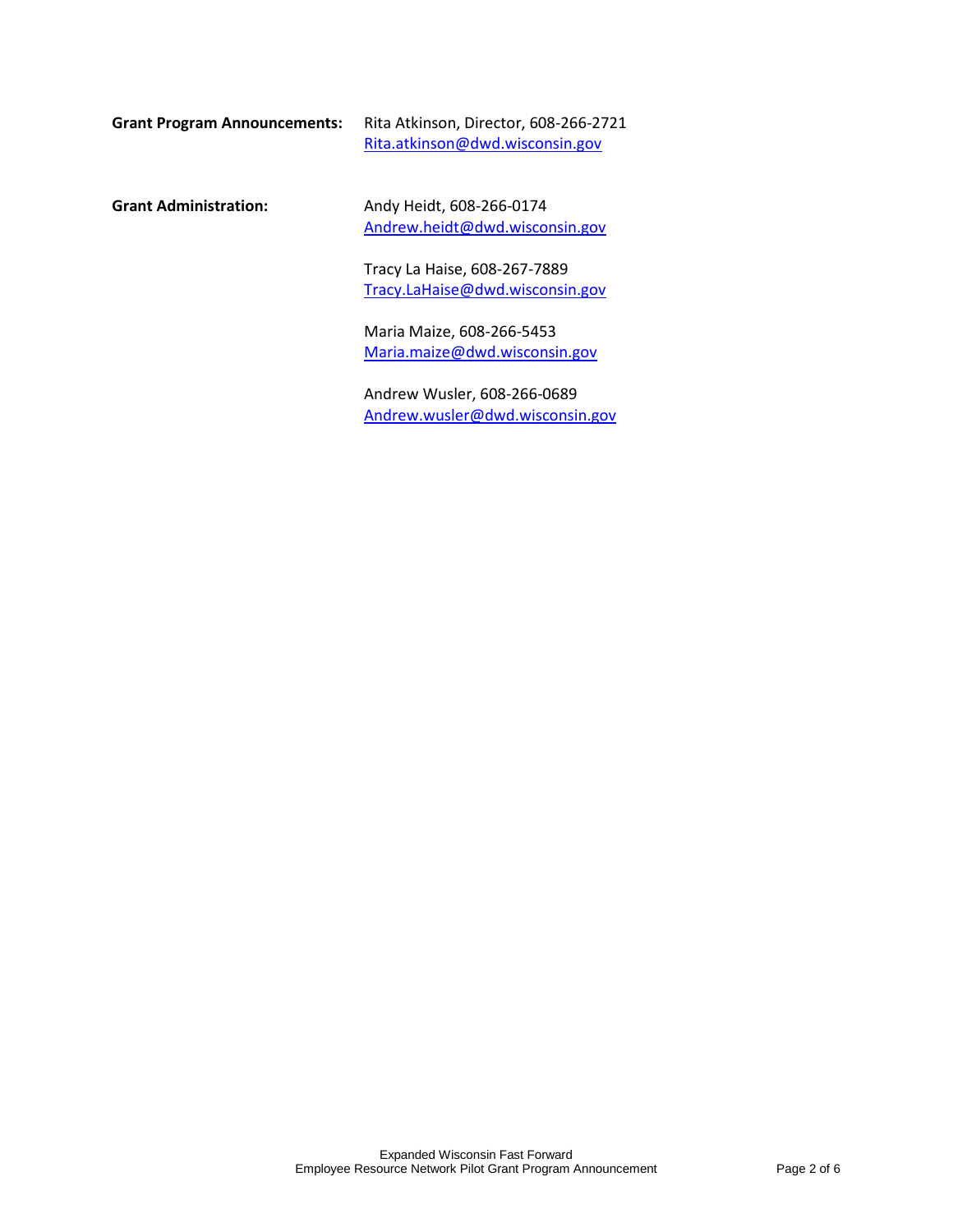## **Employee Resource Network Pilot Grant Program Announcement**

**Wisconsin Fast Forward program:** The Wisconsin Fast Forward (WFF) program is a state funded grant program to provide employer-focused worker training grants. The Office of Skills Development (OSD) at the Department of Workforce Development (DWD) administers the grant program. Additionally, OSD works to encourage the development of innovative solutions at the local and regional level that bring together employers, educators, workforce development entities and economic development organizations to meet area workforce demands. Under Governor Walker's leadership, Wisconsin has invested over \$200 million over the past four years and over \$140 million in the current biennial budget to support workforce development, including additional support to expand the WFF program.

The budget allows OSD to provide for a one-time workforce retention grant opportunity to develop and pilot an Employee Resource Network (ERN). Grants will be awarded to one or more consortia or partnerships consisting of Wisconsin employers, local public and/or private economic development agencies, Wisconsin Technical Colleges and business support organizations to leverage resources and develop a targeted pilot program to improve access to job retention services, employment assistance and training opportunities. The primary focus of the program is job retention and advancement, with a strong secondary focus on building the skills and capacities of the existing workforce. While designed to assist entry-level, disadvantaged or employees most at risk for job turnover, the pilot ERN should serve all interested employees. Offered services may include, but are not limited to: Ongoing case management by a case manager or success coach; vocational, basic and soft skills training; and improved access and/or referrals to work and financial supports, such as transportation, earned income tax credits and public benefits, including as food assistance, child care and Medicaid.

ERNs are public/private partnerships with the main goal of uniting businesses and community partners to improve job retention and advancement for entry-level, low-wage and low-skilled workers. A distinguishing feature of an ERN is that participating businesses pay a share of network costs in exchange for membership. These funds are used to fund a case manager or success coach, from the public human services system to locate on-site at each business or in a central location. Participating employers expect to experience lower turnover rates and subsequent hiring and training costs, as well as reduced costs related to the loss of productivity associated with worker tardiness and absenteeism. These benefits are expected as workers, facilitated in many cases by the success coach, are better able to focus on their work activity and stay on the job longer.

## **Legislative Authority:** Find WFF legislation in state statutes at:

[https://docs.legis.wisconsin.gov/misc/lfb/budget/2017\\_19\\_biennal\\_budget/045\\_comparative\\_summary\\_of\\_budg](https://docs.legis.wisconsin.gov/misc/lfb/budget/2017_19_biennal_budget/045_comparative_summary_of_budget_recommendations_governor_and_joint_committee_on_finance_by_agency/workforce_development.pdf) et recommendations governor and joint committee on finance by agency/workforce development.pdf.

**Grant Program Announcement Summary:** This Grant Program Announcement (GPA) is only available to **consortia or partnerships** consisting of Wisconsin employers; local public and/or private economic development agencies; Wisconsin Technical Colleges and business support organizations. WFF will award one or more grants totaling \$250,000 to consortia or partnerships to leverage resources and develop a targeted program of job retention services, work supports and training opportunities. WFF is providing the money necessary to implement pilot ERNs in Wisconsin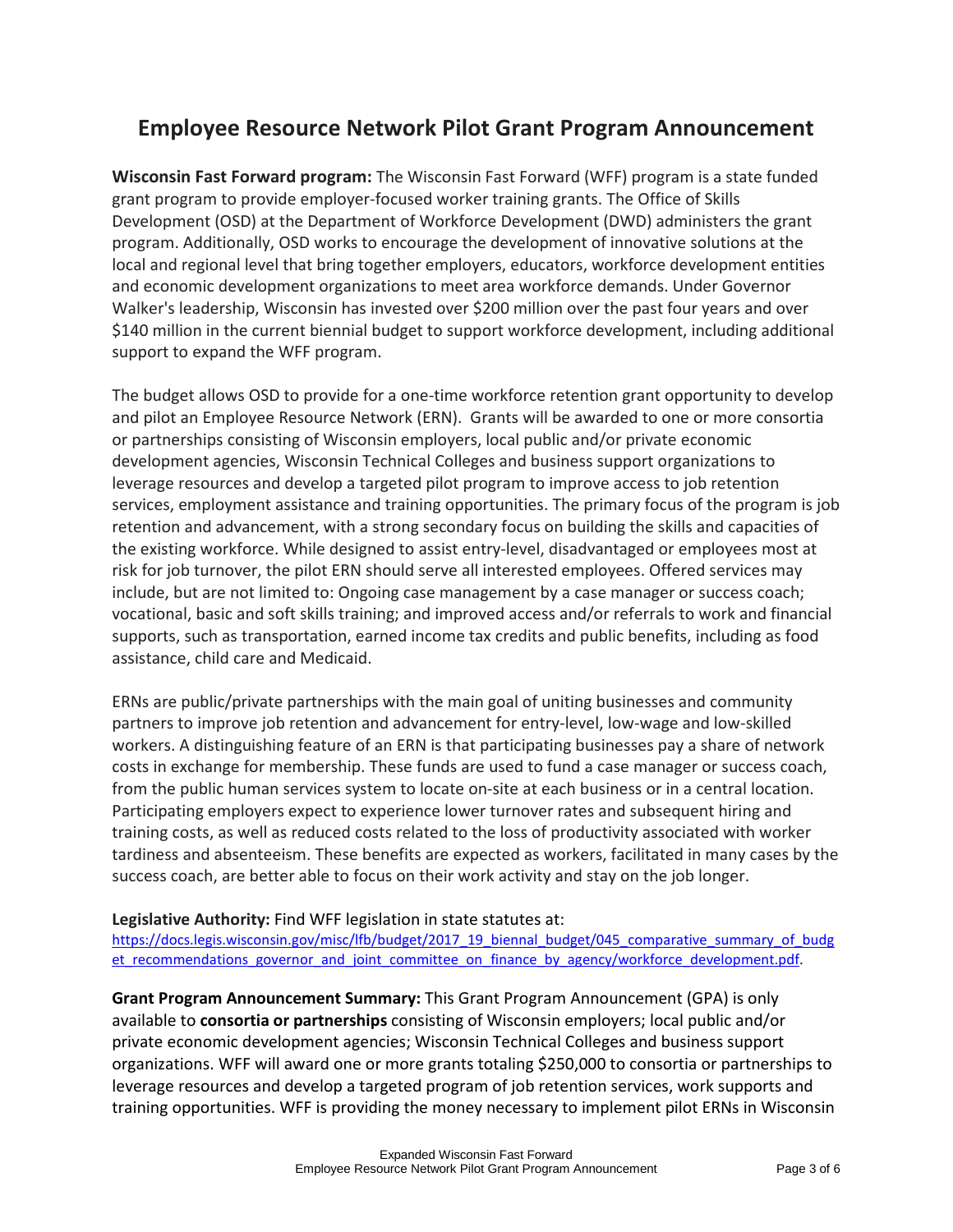to determine if employee resource networks are an effective employee retention tool for Wisconsin employers and to identify best practices. While designed to assist entry-level, disadvantaged or employees most at risk for job turnover, the pilot ERN should serve all interested employees. Offered services may include, but are not limited to, ongoing case management by a success coach; vocational, basic and soft skills training and improved access and/or referrals to work and financial supports, such as transportation, earned income tax credits and public benefits (such as food assistance, child care and Medicaid).

This WFF grant program provides funding needed to implement employee resource network pilots to identify best practices and to determine if the strategy is an effective employee retention tool for Wisconsin employers. The WFF award is not intended to fund long-term ERN operation or maintenance. The successful proposal will include plans for obtaining alternative funding, resources leveraging strategies and non-state project funds to demonstrate sustainability.

The award recipients are required to file progress reports with DWD every other month during the fiscal year in which the grant was received that describes how the grant moneys were spent, the outcomes achieved and the best practices employed; updates the progress of the sustainability plan and provides other information as required.

## **Application Forms, Instructions, Checklists, and Process:**

Access the application, along with the application instructions, informational webinars, related guidelines, and checklists at: [http://wisconsinfastforward.com/wff\\_standard.htm](http://wisconsinfastforward.com/wff_standard.htm)

Email complete applications and attachments to: [wisconsinfastforward@dwd.wisconsin.gov](mailto:wisconsinfastforward@dwd.wisconsin.gov) 

**Project Period:** The project period for this GPA is June 30, 2018 through June 30, 2019. If needed to expand the ERN consortium or partnership to an appropriate scale, the 12-month project period may be extended an additional, unfunded, calendar quarter (to 15 months) with OSD approval.

**Grant Amount:** Total grant funds of \$250,000 are available. Grant expenditures must be incurred during the Project Period. Upon contract execution, recipients will be allowed to incur costs. Costs, including match, must be incurred between contract execution and end dates. All eligible grant expenses will be reimbursed as per individual contract specifications when expenses are:

- Documented by the grantee, per their contract requirements, and
- Approved by OSD

Final disbursement of grant funding will be made when the grantee complies with all conditions of the grant as stipulated in the contract. Funding may be pro-rated or withheld based on the extent to which contract conditions are met.

**Cost-Sharing:** Applicants should show that they have, or can leverage, matching dollars (\$1 applicant match to \$1 WFF award) from employers or resources other than state funding to enhance the impact of program efforts. Applicants should explain how the proposed funding will complement or leverage other funding. Additionally, applicants must demonstrate in-kind or cash match to support programs leveraged by the grant request.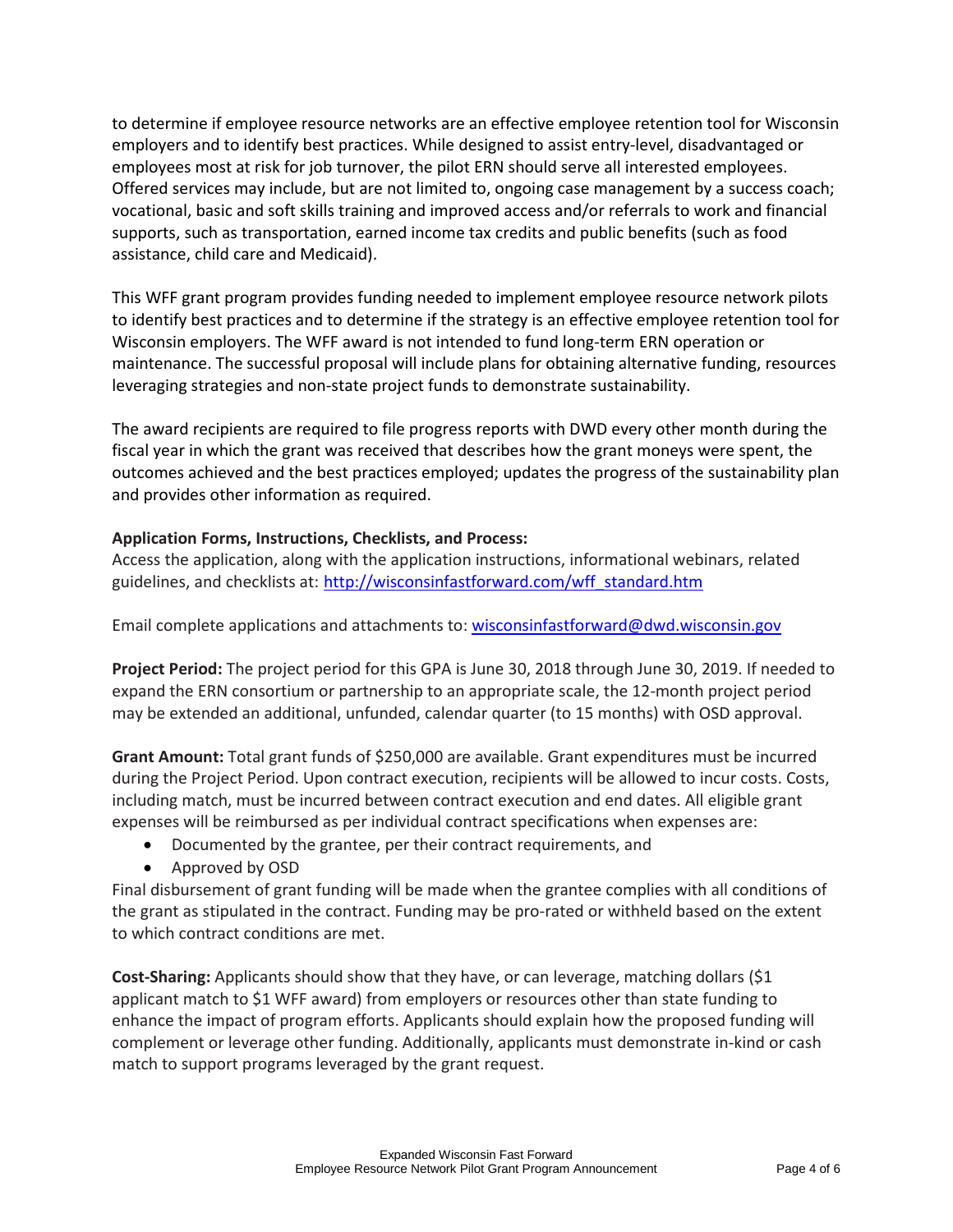Grant proposals that leverage existing partnerships with employers and/or non-state matching funds are eligible to receive bonus points in the grant evaluation rubric. Documentation of the leveraged funds is required in the application.

**Grant Evaluation Rubric and Scoring:** WFF is a competitive grant program. All applications are reviewed by internal and external reviewers and rated on a 100-point scale, based upon the following categories and related point values:

- Statement of Need, up to 10 points
- Demand-Driven, based on labor market data and the needs of member employers, up to 20 points
- Participant Recruitment Strategies for employers and employees, up to 10 points; with up to 5 additional points if proposal includes letters of commitment from employers
- Partnerships with member employers & leveraging non-state matching funds, up to 20 points; with up to 5 additional points for existing partnerships and financial commitments
- Optimizes Resource and Service Delivery, as validated by member employers, up to 20 points
- Startup/Development and Implementation/Performance Plans, up to 10 points
- Demonstrates Sustainability, up to 10 points

Grant Program Guidelines and the Grant Evaluation Rubric and Scoresheet is available online at: [http://wisconsinfastforward.com/wff\\_standard.htm](http://wisconsinfastforward.com/wff_standard.htm)

**Application Deadline: Grants are due by Tuesday, May 8, 2018 at 3 p.m**. Email complete applications and all attachments to: [wisconsinfastforward@dwd.wisconsin.gov](mailto:wisconsinfastforward@dwd.wisconsin.gov)

**Eligibility:** For an application to be considered for funding, the following conditions must be met:

- Applicants must be part of a consortium or partnership consisting of Wisconsin employers; local, public and/or private economic development agencies; Wisconsin Technical Colleges or other organizations providing workforce support
- Applicant organizations may not apply independently, but must apply as the lead organization of a consortium of several local employers and private, public and nonprofit organization
- Applicants may apply for no more than one grant
- Applicants must include a plan to secure cash and/or in-kind match from employers or other resources equal to 100 percent of the grant amount awarded (\$1 applicant match to \$1 WFF award)

**Eligible Expenses:** In the proposal, applicants should detail their ability to leverage financial support for the ERN from participating employers as a demonstration of commitment. Match may be in-kind and/or cash match equal to 100 percent of the grant amount awarded (\$1 applicant match to \$1 WFF award). For example, match may be in the form of employer cost share (financial commitment to the ERN) to support the ERN; employer cost share (financial commitment) toward the salary of the Success Coach; the equivalent monetary value of office space, computer and software for the Success Coach at employer location; the equivalent monetary value of leveraged vocational, job or